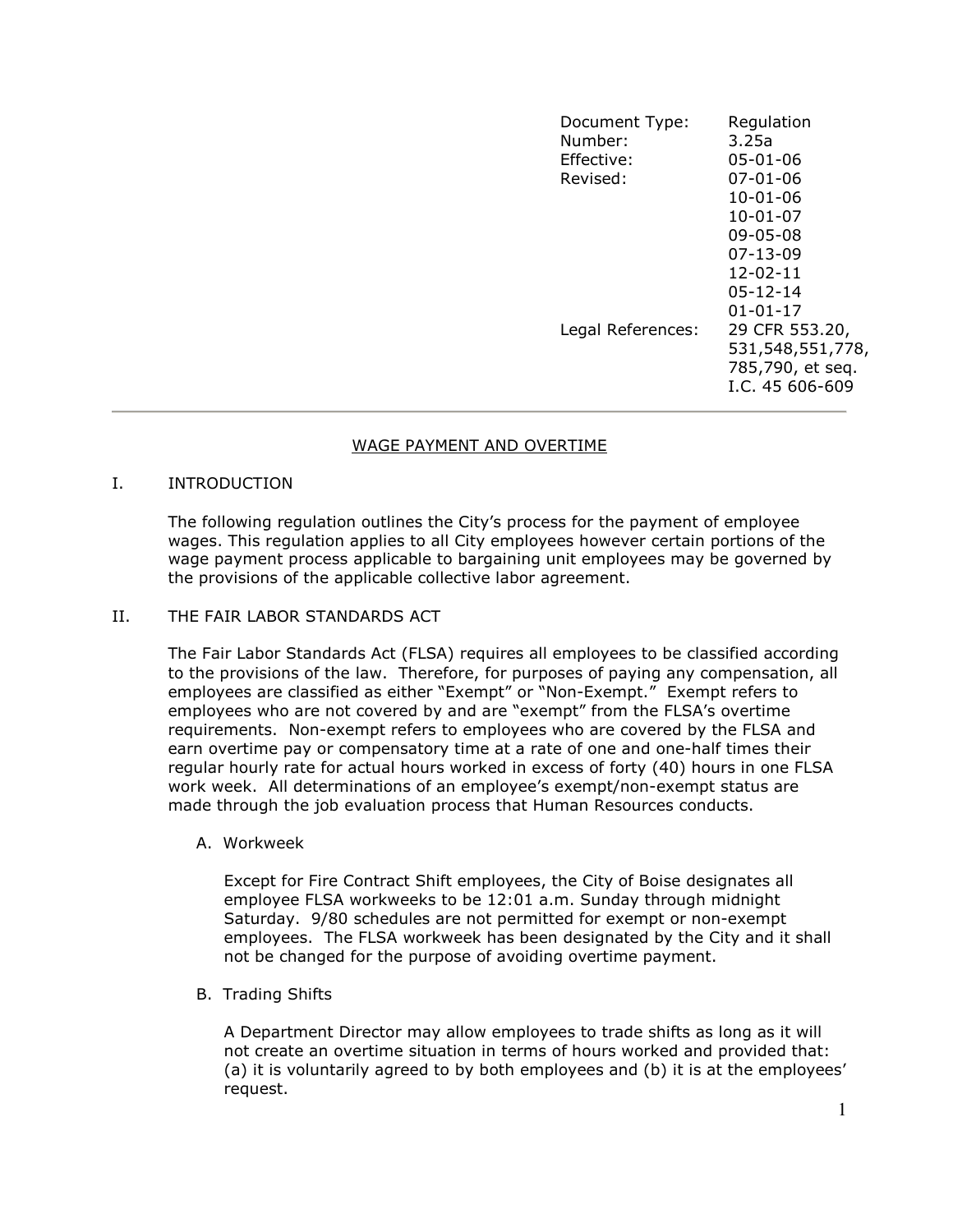## C. Volunteered Time

Non-exempt employees of the City shall not "volunteer" time for the purpose of avoiding overtime. Any questions regarding the appropriateness of volunteering time should be forwarded to Human Resources.

## III. WAGE PAYMENT SCHEDULE AND PAYROLL DEDUCTIONS

The City pays on a bi-weekly basis. Most payroll deductions will be taken over 24 pay periods rather than 26 pay periods. This means in the two months where employees receive three pay checks, certain deductions will not be taken on the third pay check. This group of deductions includes health related items and insurance premiums; consequently, the corresponding Flexible Benefit Credit and Wellness Credit will also not be included on the third pay check of the month.

There are some exceptions:

- 1. Court mandated items such as garnishments, levies and child support may be taken on every pay check, even if the deductions are voluntary.
- 2. Deferred compensation contributions will be taken on every pay check.

Changes in an employee's tax withholdings as identified on the W-4 form shall be submitted to Human Resources by the first day of the pay period to be effective on the pay date of that pay period.

The City does not issue pay advances.

## IV. PAYMENT FORM AND EARNING STATEMENTS

The City pays employee wages through direct deposit to the employee's personal bank account or with a pay check that is mailed to the employee's home. To sign up for direct deposit, an employee shall provide Human Resources with a signed Direct Deposit form. Direct Deposit forms may be found on the City's Inside web page under Documents. To discontinue direct deposit, an employee shall submit a signed and dated notice to Human Resources indicating the pay period in which it is to be effective. Once initiated, the service continues each pay period until the employee separates employment, begins an unpaid leave of absence or otherwise elects to discontinue the service.

Employees can access their pay stubs electronically through the Employee Self Service link on the City's Inside web. No hard copy pay stubs are produced by the City.

Final paychecks are issued on the next regular payday or in ten days (excluding weekends/holidays) whichever is sooner. If the employee gives HR Payroll a written request for earlier payment, the employee will be paid within 48 hours (excluding weekends/holidays) of receipt of the request or the last day worked, whichever is later.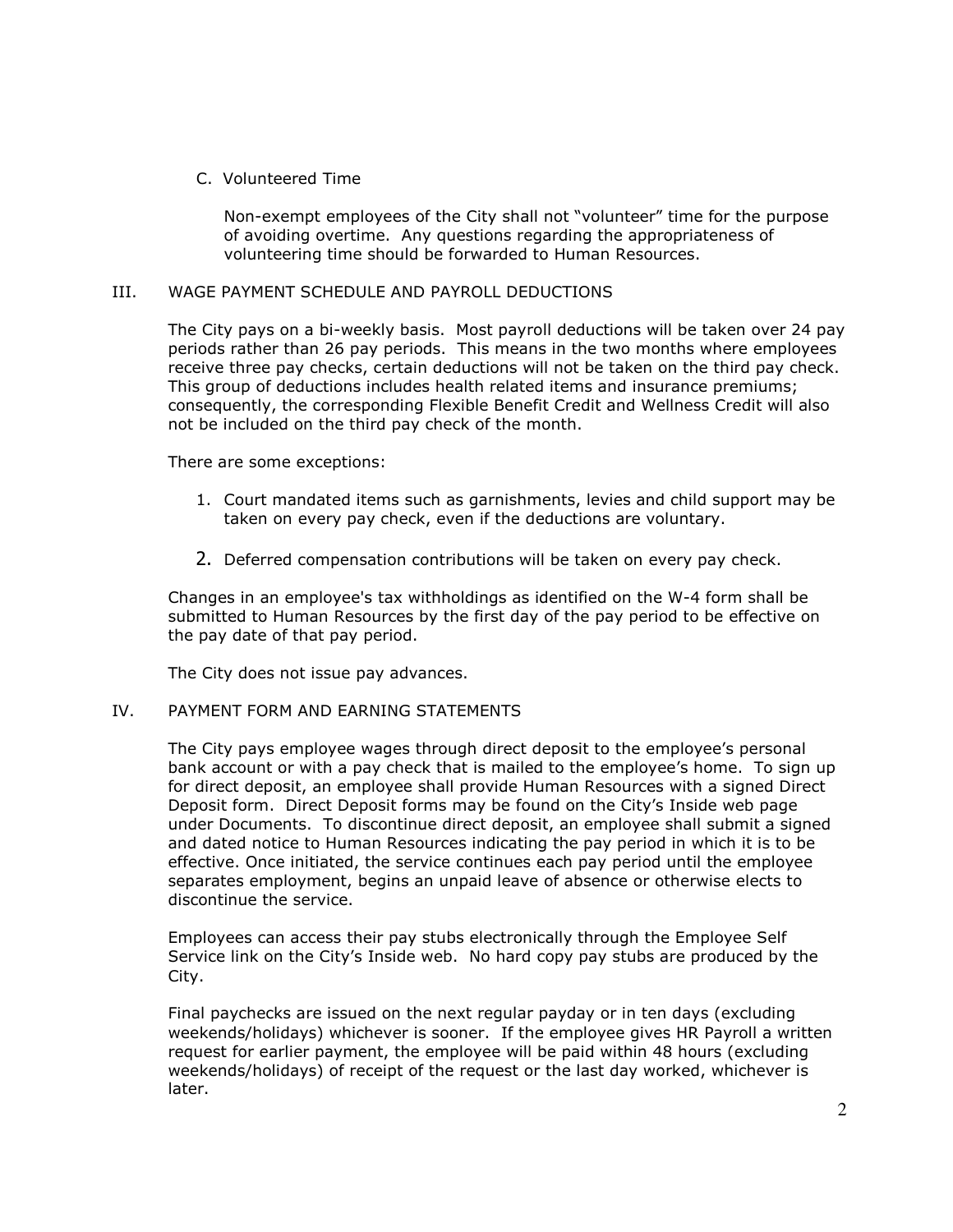## V. MANDATORY DUE DATES

A payroll processing schedule is posted on the Inside web page. The official schedule makes exceptions related to holidays and operational necessities, but generally is based on the following sequence of events:

- A. Wages are paid on alternate Wednesdays.
- B. Supervisors shall approve time records for payroll processing by the end of the workday on Tuesdays.

Timely reporting of hours worked is essential to payroll processing. Employees who fail to complete timely and accurate time records create administrative burdens for other employees, contribute to wage-payment errors, and threaten the integrity of the City's internal accounting systems. Therefore, all employees shall meet all payroll due dates and times.

# VI. REPORTING TIME

All time records must be accurate, complete, and submitted on time to ensure that employees' wages are calculated correctly. By clocking in and out and/or by recording any deviations from their regular work hours on their time record, employees are certifying that their time record accurately reflects their hours worked and absences. For the purpose of this regulation the term "time clock" shall include the equipment and/or systems used to record an employee's hours of work for the City's payroll. Employees shall observe the following rules with respect to reporting their time:

- A. All non-contract, non-exempt employees shall clock in at the beginning of their workday and clock out at the end of their workday. Some employees may be required to clock out at the beginning of a lunch break and clock in at the end of a lunch break. Non-exempt employees shall report and record on the time clock any period of leave or break from work that lasts more than 20 minutes. Note: The City's policies and regulations limit non-exempt employee work breaks to 15 minutes.
- B. Non-exempt employees shall not work off-the-clock i.e. before they have clocked in or after they have clocked out.
- C. The City's timekeeping system rounds time to the nearest 15 minutes. This means if a non-exempt employee clocks in anywhere from seven minutes before his or her start time to seven minutes after his or her start time, the employee will be paid as if they arrived at the exact starting time. However, this is strictly a timekeeping feature that relates to pay only; all employees are expected to abide by scheduled work hours.
- D. Employees are prohibited from clocking in or out for another employee.

Exempt employees are not required to fill out daily work records; however, they are required to accurately record all exception time. Exception time refers to any leave used, or compensatory time taken or any compensatory time worked. Senior Managers are not eligible for compensatory time, so they are only required to record when leave time is used.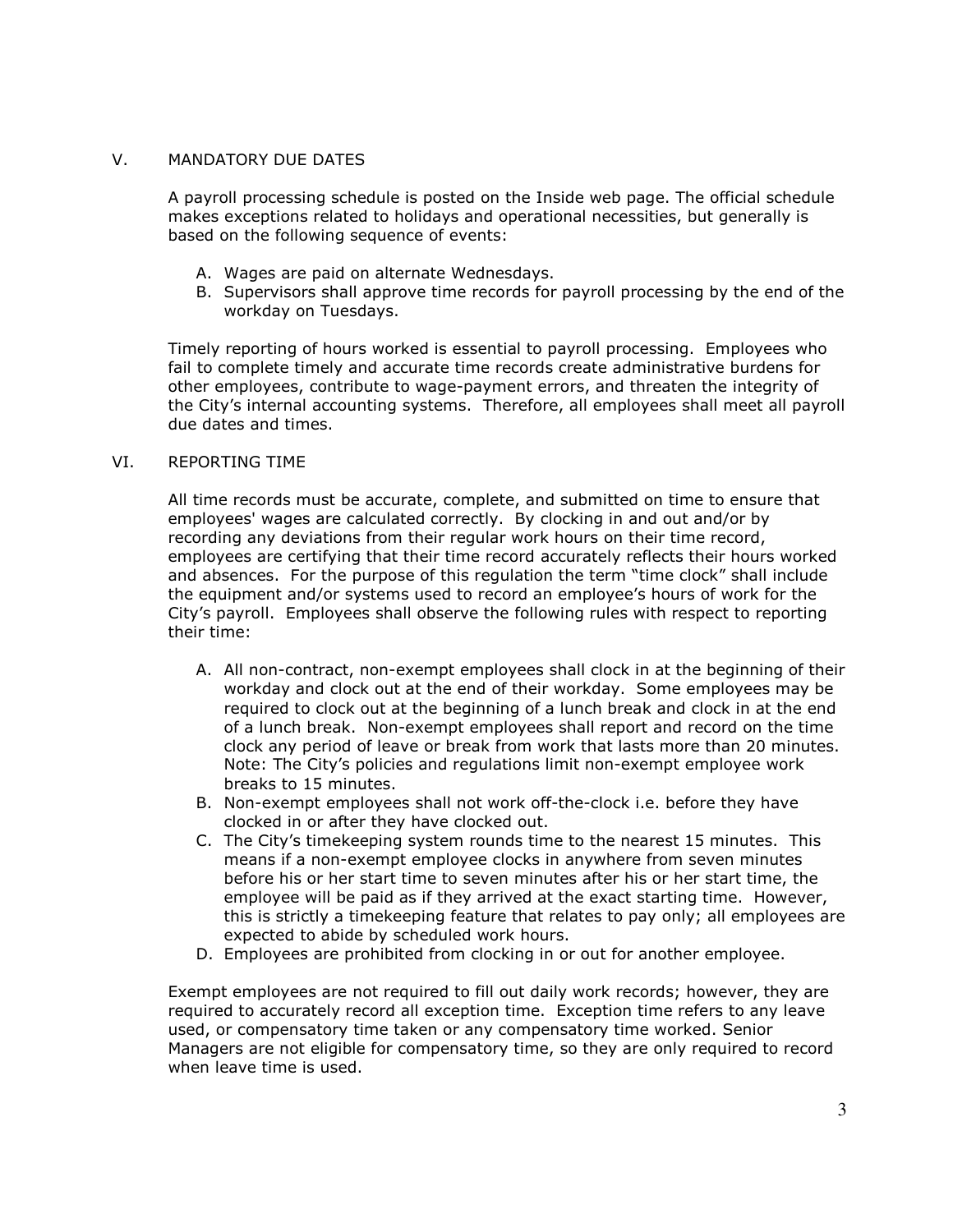Some Departments may require exempt employees to clock in and out on a daily basis. Exempt employee's who are required to do this will be paid their regular salary regardless of hours worked unless otherwise permitted within City policy and applicable laws.

An employee on an unscheduled leave on the day time records are due shall telephone their supervisor or the supervisor's designee to coordinate the accurate preparation of the employee's time record.

Supervisors or designee shall review the hours worked recorded by their employees for completeness and accuracy and approve each time record. Supervisors who will be out of the office on the day time records are due shall make arrangements with their own supervisor or another designee so that time record duties are carried out while the supervisor is absent. Supervisors also are responsible for entering a time record for any employee who failed to complete a time record and is out of the office on the day the time record is due.

Prior pay period adjustments shall only be permitted under the following circumstances:

- A. The employee was scheduled to be off, but actually worked;
- B. The employee was scheduled to be at work, but was actually off.

No other prior pay period adjustments shall be made without authorization from the HR Payroll Manager.

#### VII. OVERTIME AND COMPENSATORY TIME

Regular employees who are non-exempt under the FLSA and applicable state wage and hour laws are eligible for either overtime pay or compensatory time at a rate of one and one-half times their regular hourly rate for actual hours worked in excess of forty (40) hours in one FLSA work week. Temporary non-exempt employees are eligible to earn overtime, but are not eligible to earn compensatory time. As a condition of employment, the City retains sole discretion to provide non-exempt employees with compensatory time off in lieu of cash overtime.

Part-time non-exempt employees are not eligible for overtime pay or compensatory time until they have worked over 40 hours in their FLSA work week.

A. Paid Holidays

Paid holidays shall be counted as hours worked for the purposes of overtime/compensatory time for both exempt and non-exempt employees. However, other paid leaves of absence, including but not limited to compensatory time, floating holidays, sick leave, and vacation leave, shall not count as hours worked for purposes of determining overtime or compensatory time eligibility.

B. Extra Hours

When required by heavy work demands or customer service needs, the City can require any employee to work extra hours. The City will attempt to give at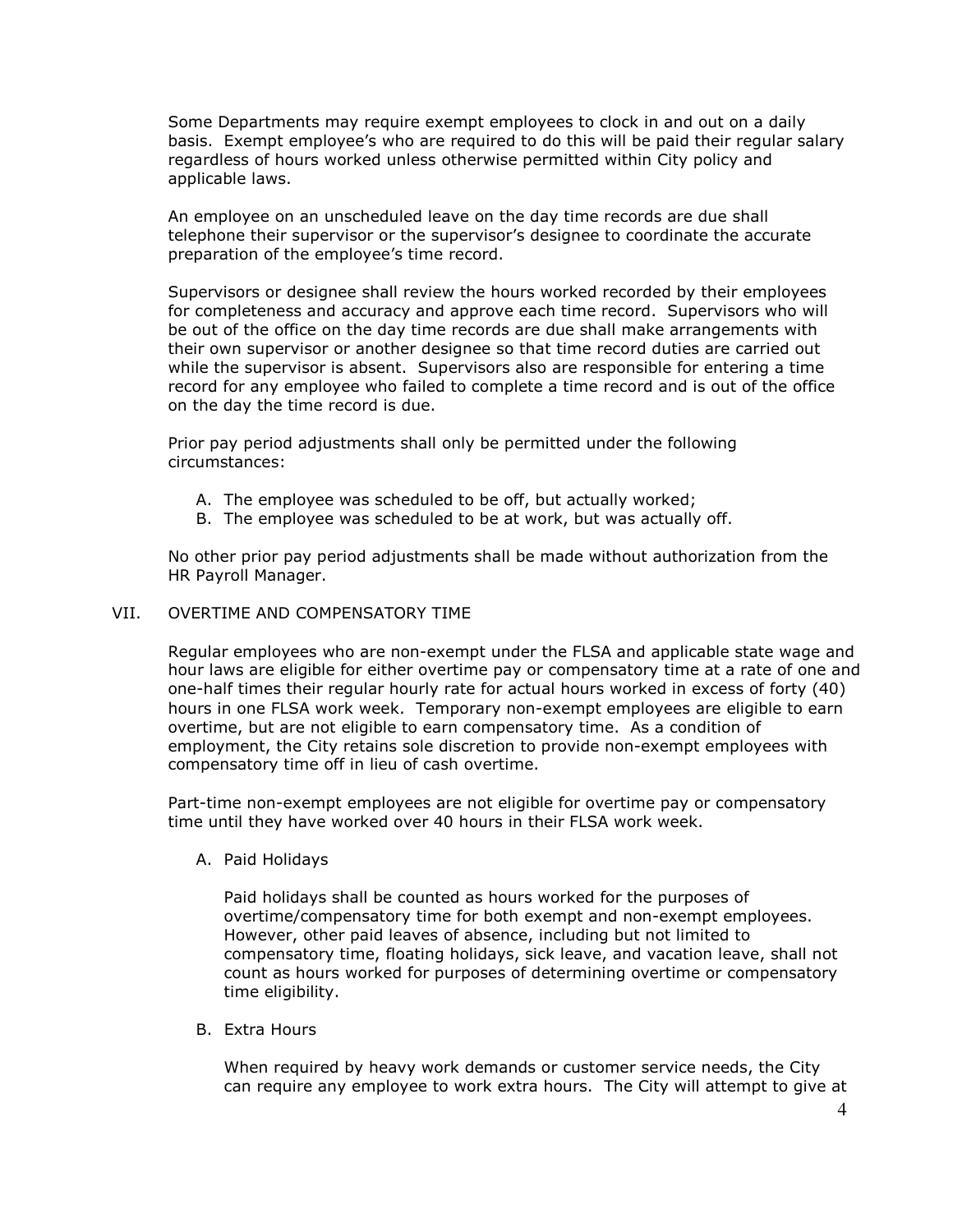least one day's notice when extra hours must be worked, but reserves the right to require any employee, exempt and non-exempt, to work extra hours when the need arises.

C. Overtime/Compensatory Time Authorization and Use

Employees shall seek and receive authorization from their supervisor, or designee, prior to working overtime or accumulating compensatory time.

Employees are expected to seek prior approval from their supervisor to use compensatory time. The supervisor shall allow an employee to use the employee's accrued compensatory time within a reasonable amount of time after requested, provided such use does not unduly disrupt the operation of the department or work unit.

D. Compensatory Time Eligibility and Accrual

Temporary employees are not eligible to accrue compensatory time. Nonexempt regular employees are are eligible to accrue compensatory time, but are not authorized to accrue in excess of 100 hours of compensatory time. Non-exempt employees who have accrued 100 hours of compensatory time shall be paid for any additional hours worked in accordance with the City's overtime procedures. All hours of work and overtime hours of non-exempt employees shall be recorded in the timekeeping system and handled in accordance with the law and City regulation.

Exempt regular full-time employees, except for senior managers, may accrue compensatory time at the rate of one (1) hour for each hour actually worked in excess of the employee's standard hours of work in the designated FLSA workweek, not to exceed 160 hours. Senior managers are not eligible for compensatory time. Regardless of the 160 compensatory time accrual limit, exempt employees are expected to work as necessity dictates. Compensatory time for exempt employees is a benefit that the City offers and is not required under the FLSA. Exempt employees are expected to work regularly scheduled hours as identified by the supervisor. There is no entitlement to compensatory time for exempt employees. The City reserves the right to make changes to or to cancel this benefit at any time. Nothing in this regulation shall create an employment contract, or be construed to modify the employment relationship between the City and the employee, or to restrict the City's management rights.

Department Directors may set lower compensatory accrual limits for either exempt or non-exempt employees. If an employee works over the department's compensatory time limit with supervisor approval, the employee shall receive compensatory/overtime for the hours worked, in accordance with the City's regulation. If the employee did not receive supervisor approval the employee is subject to discipline; however, all hours that a non-exempt employee works must be recorded in the time-keeping system.

Elected officials, the Mayor's office exempt staff, Senior Managers, Command Staff, and Department Directors are not entitled to compensatory time.